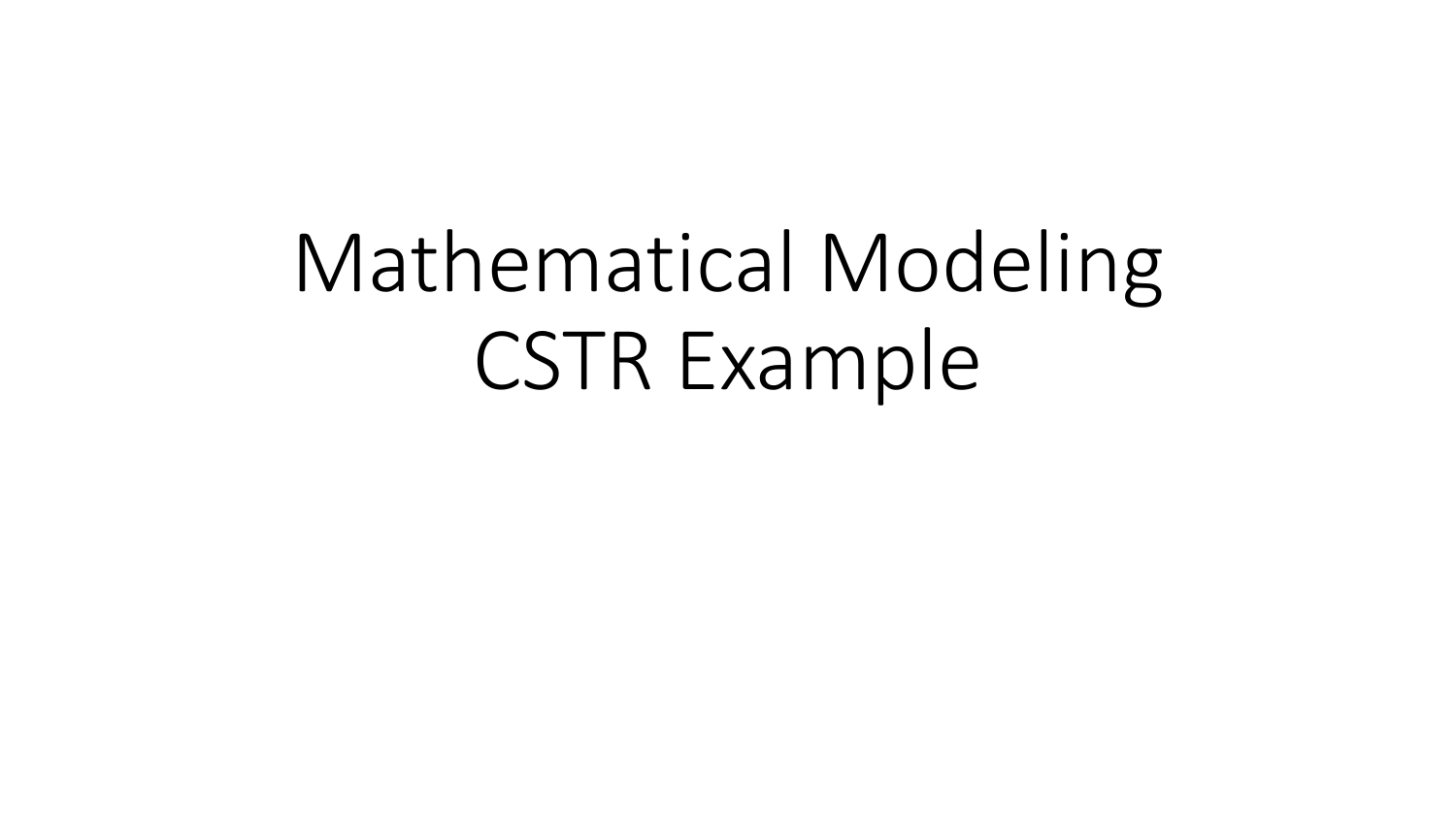### Develop a Dynamic Model

- Draw a schematic diagram, labeling process variables
- List all assumptions
- Classify Problem
	- Time Dependence Only
		- ODE: Ordinary differential equations
		- DAE: Differential algebraic equations
	- Time and Spatial Dependence
		- PDE: Partial differential equations
		- PDAE: Partial differential algebraic equations
- Write dynamic balances (mass, species, energy)
- Other relations (thermo, reactions, geometry, etc.)
- Degrees of freedom
	- Does # of eqns =  $#$  of unknowns?
- Simplify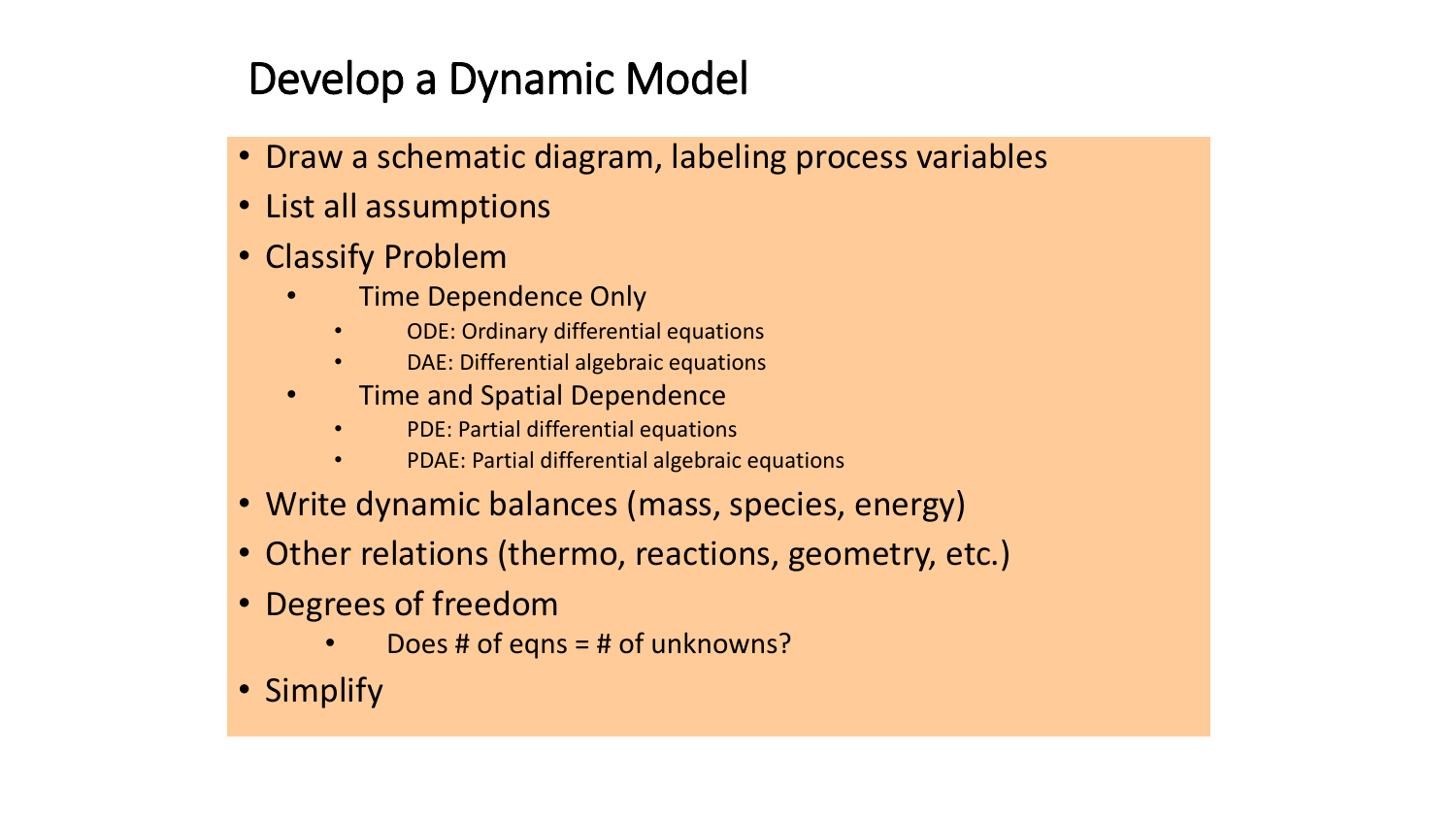### Balances

• **Total Mass Balance:**

$$
\frac{dm}{dt} = \frac{d(\rho V)}{dt} = \sum_{i=inlet} \dot{m}_i - \sum_{j=outlet} \dot{m}_j
$$

• **Species Mole Balance:**

$$
\frac{dn_A}{dt} = \frac{d(c_A V)}{dt} = \sum_{i=ihlet} c_{Ai} q_i - \sum_{j=outlet} c_{Aj} q_j + r_A V
$$

• **Total Energy Balance:**

$$
\frac{d[\rho C_p V(T-T_{ref})]}{dt} = \sum_{i: inlet} \dot{m}_i C_p (T_i - T_{ref}) - \sum_{j: outlet} \dot{m}_j C_p (T_j - T_{ref}) + Q + W_s
$$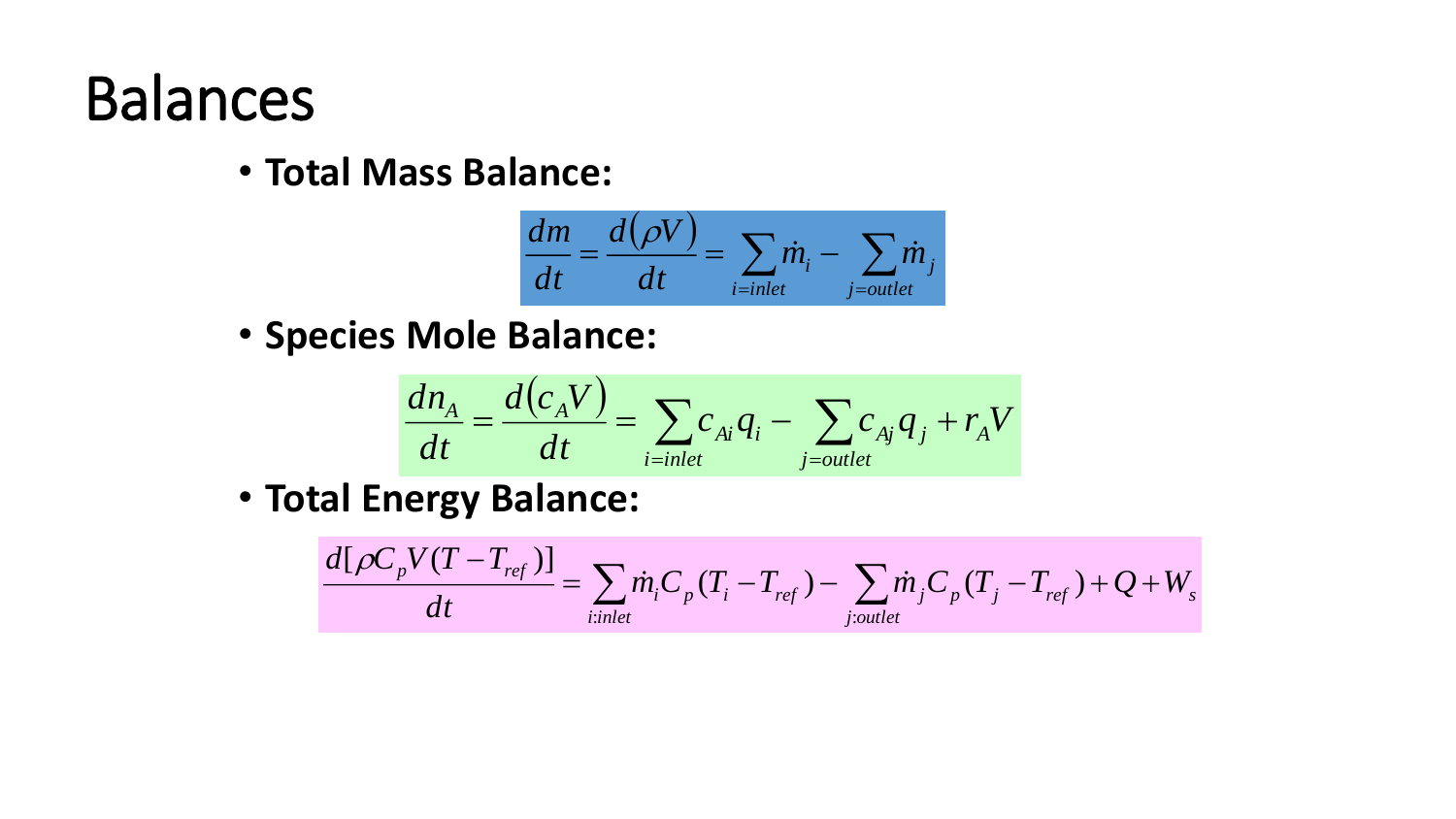# Process Diagram



### **Assumptions**

- 1. Liquid-only system
- 2. Constant volume (tight level control)
- 3. First Order Reaction
- 4. No Jacket Temperature **Dynamics**
- 5. Negligible Heat Input from **Stirring**
- 6. Constant Density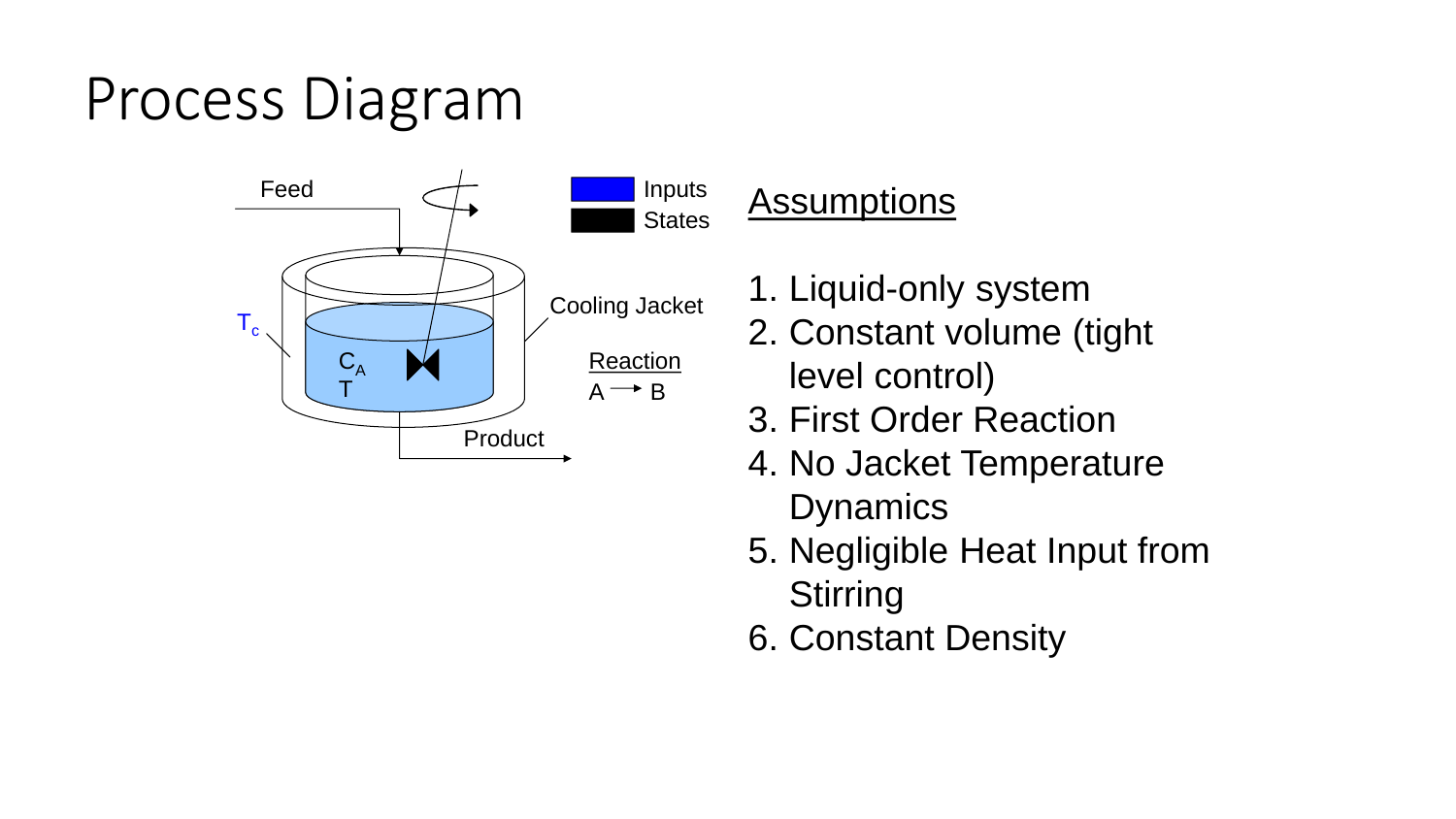### Process Information

| <b>Manipulated Variables</b> |                                                                     |
|------------------------------|---------------------------------------------------------------------|
| $TC = 270$                   | Temperature of cooling jacket (K)                                   |
| <b>Disturbances</b>          |                                                                     |
| $q = 100$                    | Volumetric Flowrate (m^3/sec)                                       |
| $V = 100$                    | Volume of CSTR (m^3)                                                |
| $rho = 1000$                 | Density of A-B Mixture (kg/m^3)                                     |
| $Cp = .239$                  | Heat capacity of A-B Mixture (J/kg-K)                               |
| $mdelH = 5e4$                | Heat of reaction for $A \rightarrow B$ (J/mol)                      |
| EoverR = $8750$              | EoverR = $E/R$ = Activation energy (J/mol) / Universal Gas Constant |
|                              | $(8.31451$ J/mol-K)                                                 |
| $k0 = 7.2e10$                | Pre-exponential factor (1/min)                                      |
| $UA = 5e4$                   | $UA = U * A = Overall Heat Transfer (W/m^2-K) / Area (m^2)$         |
| $Caf = 1$                    | Feed Concentration (mol/m^3)                                        |
| $Tf = 350$                   | Feed Temperature (K)                                                |
| <b>Differential States</b>   |                                                                     |
| $Ca = 0.9$                   | Concentration of A in CSTR (mol/m^3)                                |
| $T = 305$                    | Temperature in CSTR (K)                                             |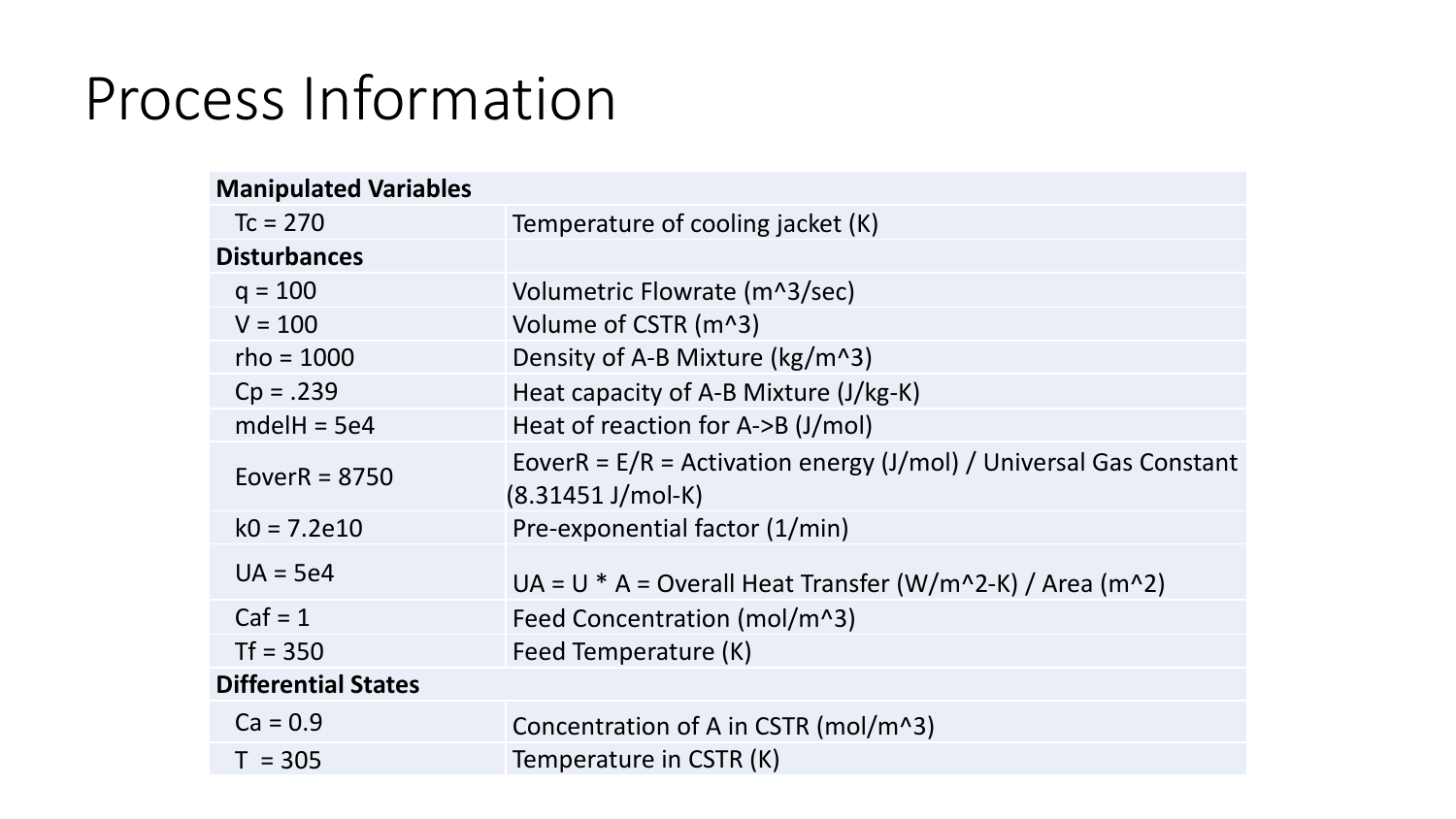## Model Equations

#### **Species Mole Balance for Component A**

$$
\frac{dn_A}{dt} = \frac{d(c_A V)}{dt} = \sum_{i=ihlet} c_{Ai} q_i - \sum_{j=outlet} c_{Aj} q_j + r_A V
$$

$$
V\frac{dc_A}{dt} = c_{A,in}q - c_Aq + r_AV
$$

#### **Energy Balance**

$$
\frac{d[\rho C_p V(T - T_{ref})]}{dt} = \sum_{i: inlet} \dot{m}_i C_p (T_i - T_{ref}) - \sum_{j: outlet} \dot{m}_j C_p (T_j - T_{ref}) + Q + W_s
$$

$$
\rho C_p V \frac{dT}{dt} = \rho C_p q (T_{in} - T) + r_A \Delta H_r - UA(T - T_C)
$$

#### **Other Equation(s): Reaction Rate**

$$
r_A = k_0 c_A \exp(-\frac{E}{RT})
$$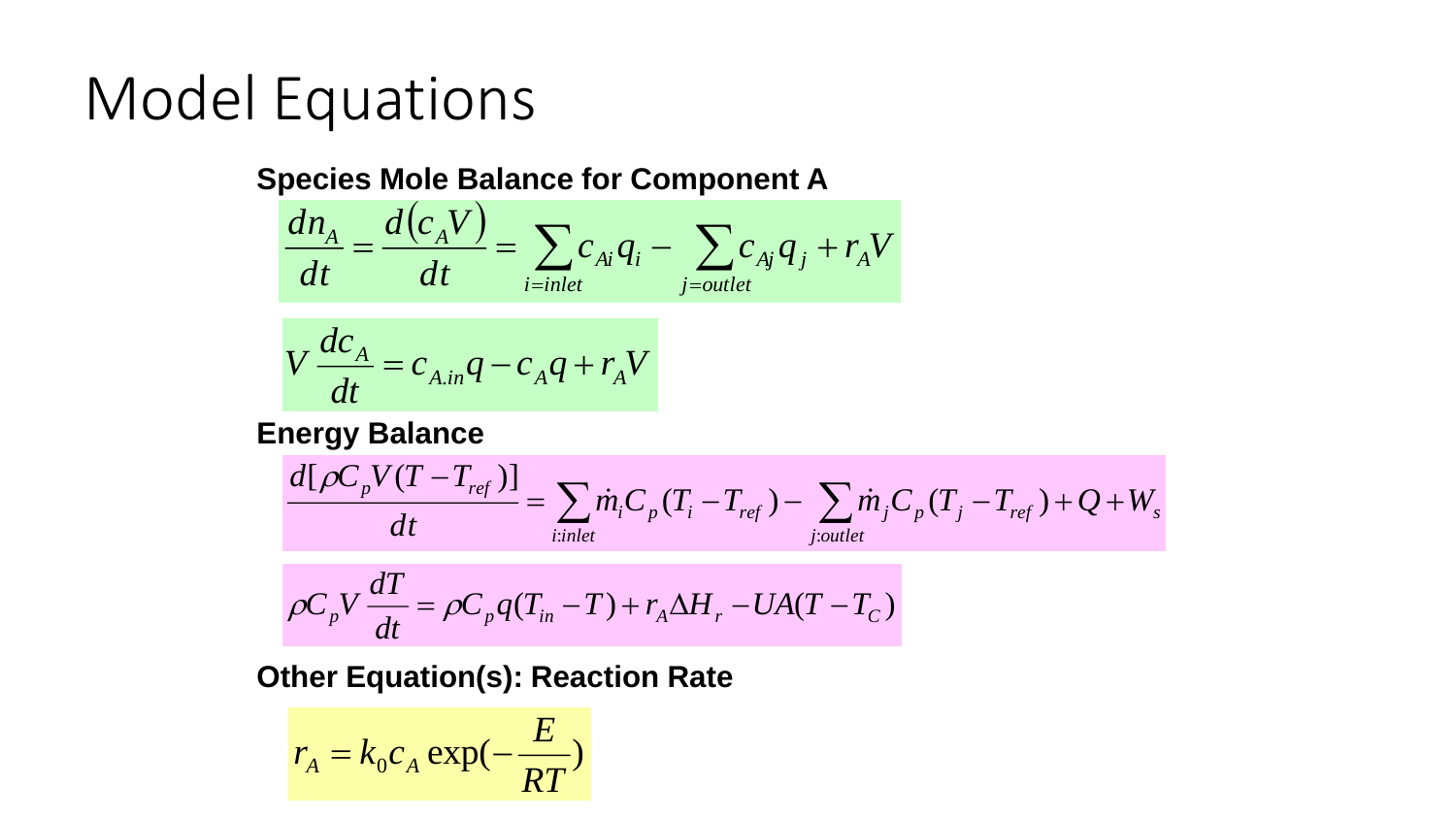### Degrees of Freedom

#### **Number of Variables**

 $c_A$  *T*  $r_A$ 

#### **Number of Equations**

$$
V\frac{dc_A}{dt} = c_{A,in}q - c_Aq + r_AV
$$

$$
\rho C_p V \frac{dT}{dt} = \rho C_p q (T_{in} - T) + r_A \Delta H_r - UA(T - T_C)
$$

$$
r_A = k_0 c_A \exp(-\frac{E}{RT})
$$

$$
N_{DOF} = N_{Variables} - N_{Equations}
$$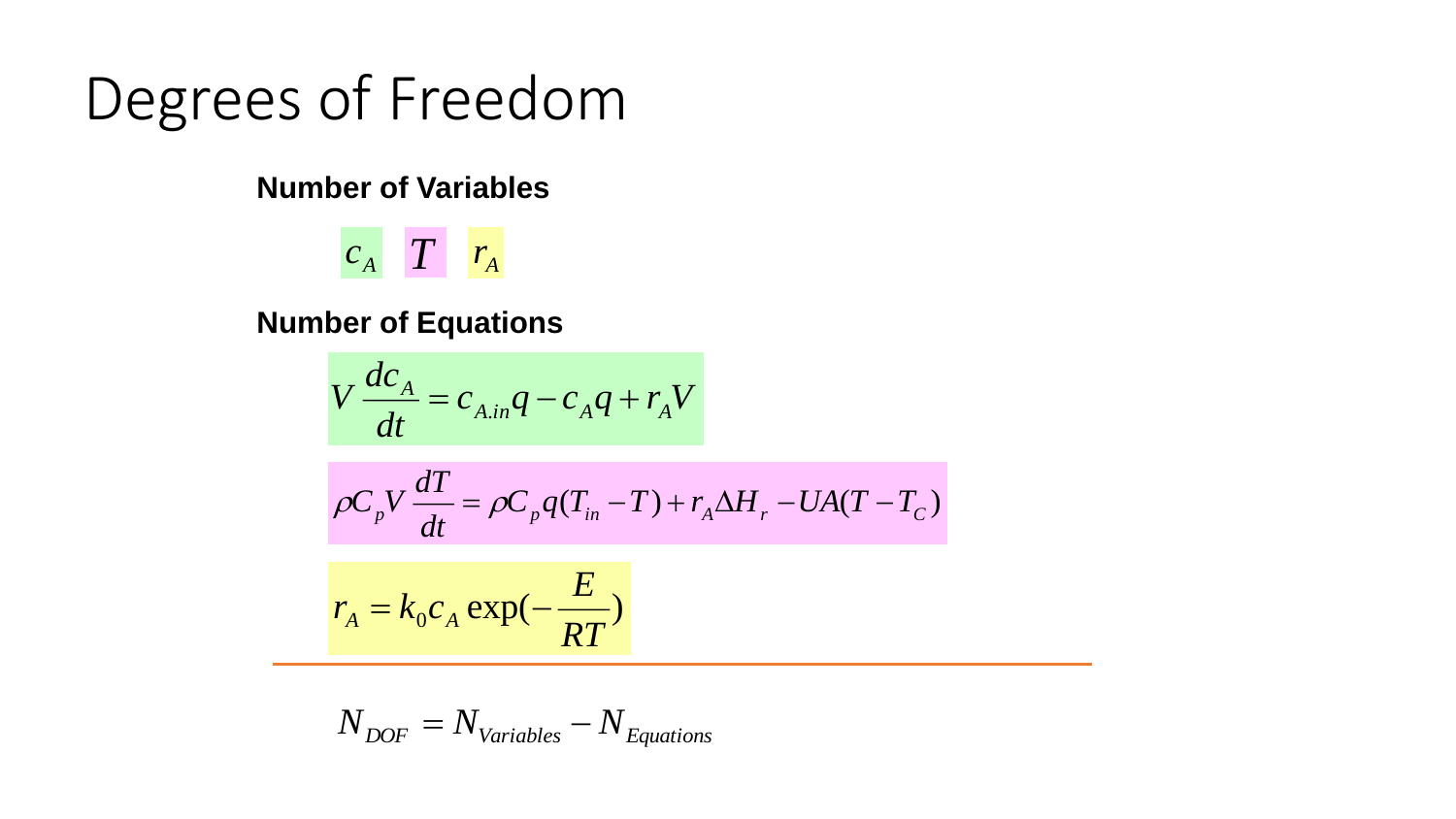#### Simplify  $c_{A,n}q - c_{A}q + r_{A}V$ *dt*  $V \frac{dc_{A}}{dt} = c_{A,in}q - c_{A}q + r_{A}$  $\frac{A}{A} = c_A$  $-c$  ,  $a +$ **Equations**  $\int_{P} V \frac{dP}{dt} = \rho C_p q (T_{in} - T) + r_A \Delta H_r - U A (T - T_C)$ *dt dT*  $\rho C_p V \frac{dP}{dr} = \rho C_p q (T_{in} - T) + r_A \Delta H_r - UA(T - T)$  $_{0}c_{A}$  exp( $-\frac{2}{R}$ ) *RT E*  $r_A = k_0 c_A \exp(-\frac{1}{2}$ **Variables**  $c_A$  *T*  $\mathbb{P}$ *r* **Substitute**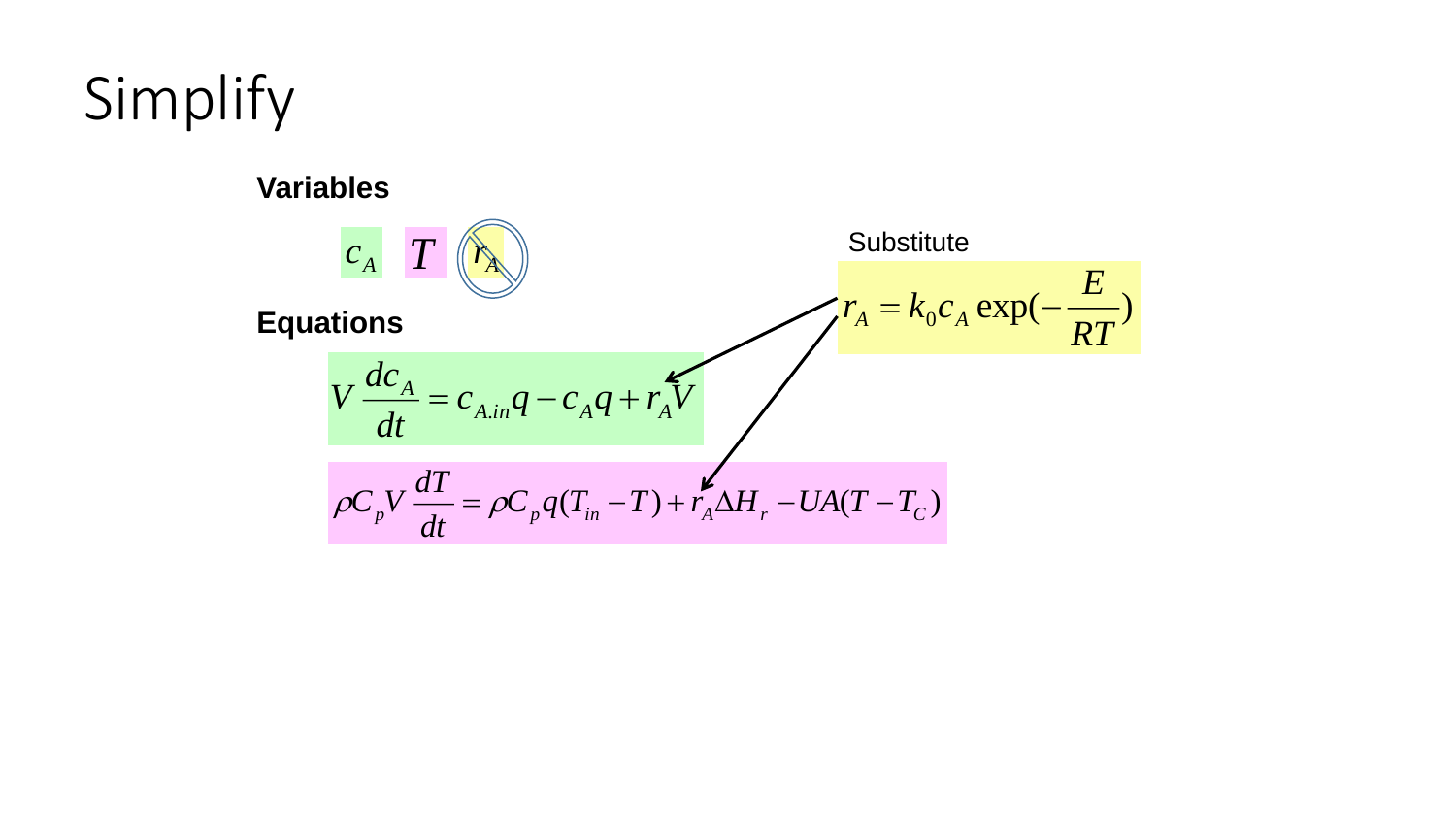### Simulate: Doublet Test

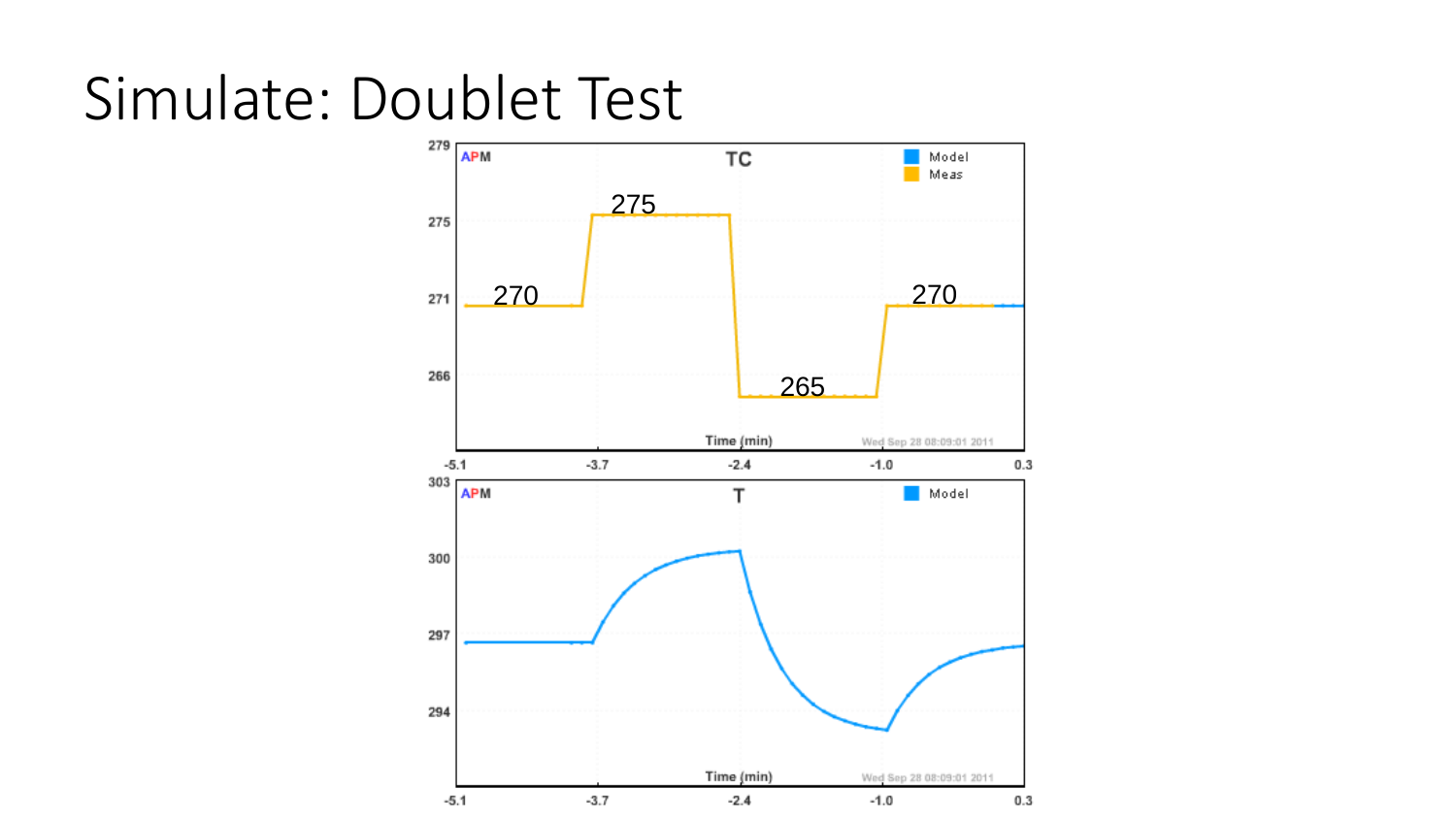### Stability Analysis

 $TC = 303.2 K$  Tc = 303.3 K